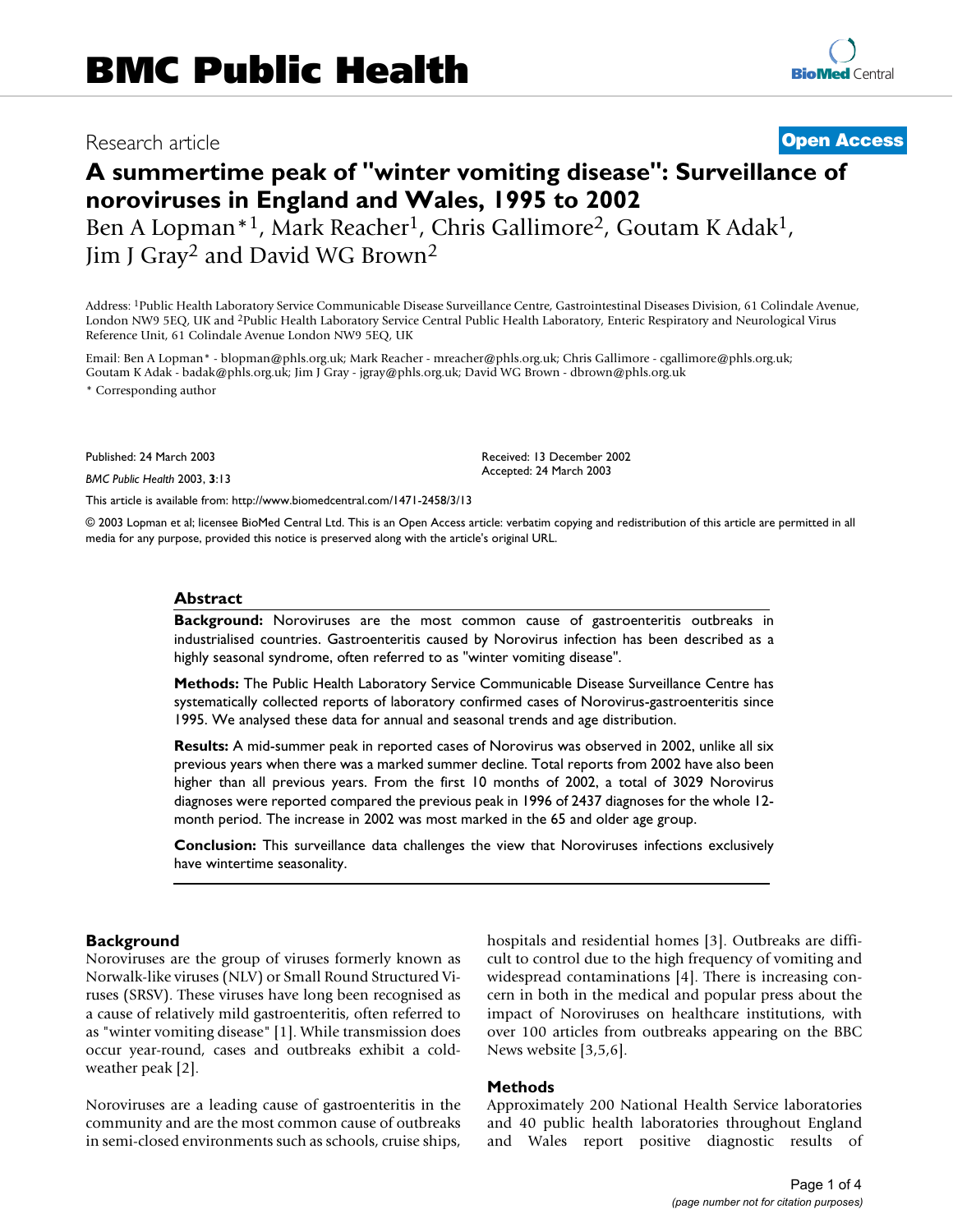

**Figure 1** Laboratory reports of confirmed Norovirus infections in England and Wales, 1995 to 2002

gastrointestinal pathogens, including Noroviruses, to the Public Health Laboratory Service Communicable Disease Surveillance Centre (CDSC) via an electronic reporting system called LabBase [7]. Not all laboratories have the capability to test for Noroviruses, so specimens are sent to regional or reference laboratories for analysis by electron microscopy (EM), enzyme linked immunosorbent assay (ELISA) and/or reverse transcription – polymerase chain reaction (RT-PCR). A medical microbiologist submits diagnostic reports from the source laboratory where specimens were first received for testing. This system of laboratory reporting of Norovirus-positive results to CDSC provides a consistent and timely source of trend data despite the fact that Noroviruses laboratory diagnostic reports underestimate the true incidence of infection [8].

All electronic records from 1995 to October 2002 were downloaded from the central database. Duplicate records were removed. The software programs Microsoft Excel and STATA 6.0 (College Station, Texas) were used for analysis [9].

#### **Results**

The number of Norovirus reports for each month from 1995 to October 2002 are shown in Figure 1. A total of 17,771 positive test results were reported during the surveillance period. From the first 10 months of 2002, there were a total of 3029 Norovirus reports. The previous annual peak in reporting was in 1996, when 2437 cases were reported for the whole 12-month period. The highest previous January to October figure was 2189 in 1995.

In 2002, Norovirus reports did not fall during the summer months as they had in every other year in the reported period. Reports increased to a peak of 430 reports in July.

Electron microscopy was the most common laboratory method used, accounting for 12031 (67.7%) reports from the surveillance period. ELISA testing was first commercially made available in March 2001 (Dako Cytomation, Ely, UK) [10] and was used for 12.4% (231/1861) of diagnoses in 2001 and 10.7% (324/3029) of all diagnoses in 2002. Considering only the diagnoses made by EM in 2002, reports increased from April  $(n = 34)$  to May  $(n = 12002)$ 76), and came to a summer peak in July ( $n = 96$ ).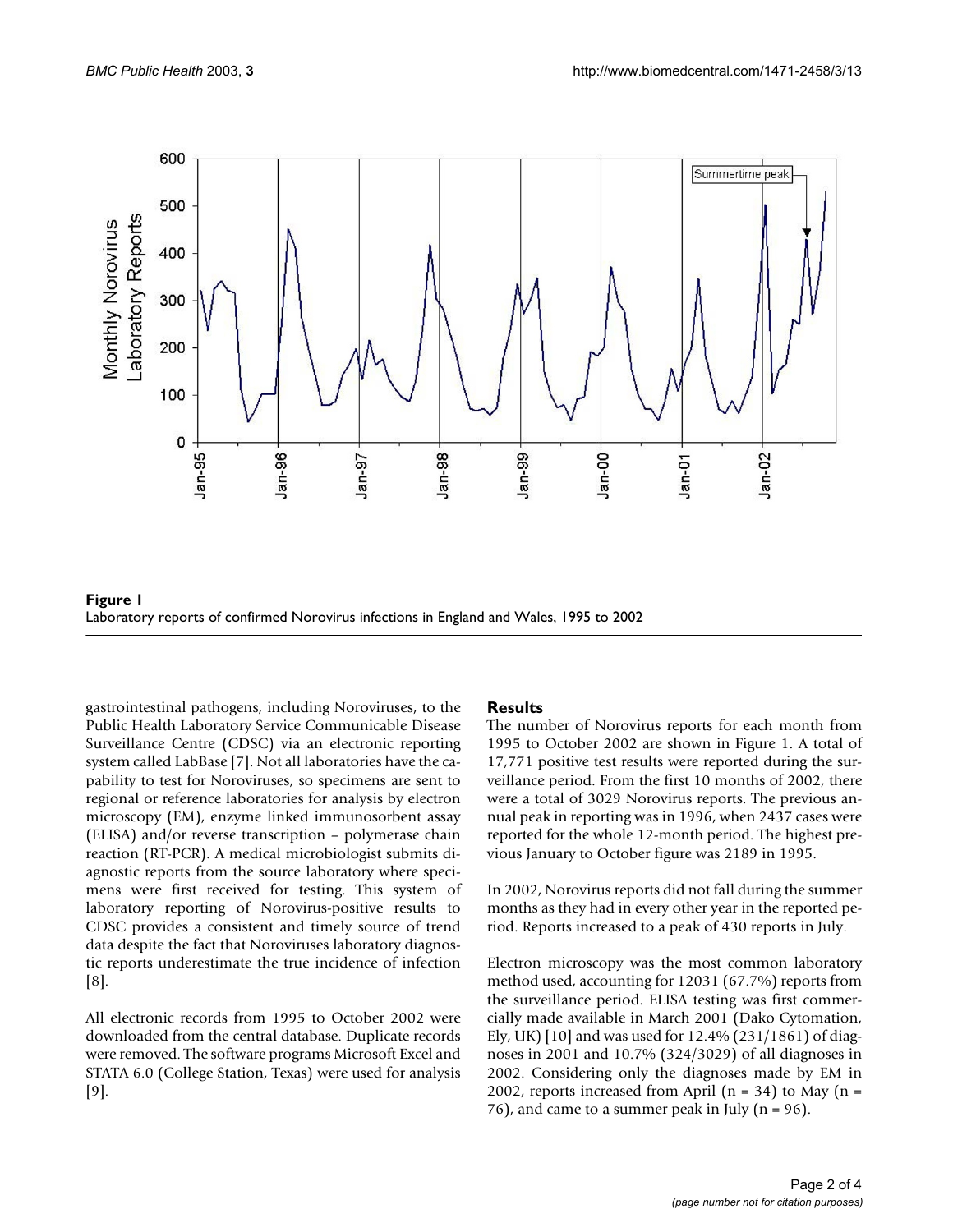

#### **Figure 2** Norovirus laboratory reports: Age distribution of cases in England and Wales,1995 to 2002. *\* 2002 figures include only January to October*.

From 1995 to 2001, an average of 52% of all cases were 65 years or older (Figure 2). In 2002, the number of cases in this age group was proportionately larger (68%) compared to previous years ( $\chi^2$  = 259.8, p < 0.001).

# **Discussion**

For the first time, a summer peak of Norovirus reports has been observed in England and Wales. This observation from summer 2002 is in contrast with a ubiquitous collection of reports that Noroviruses are principally an infection associated with the winter months [11–13]. The year 2002 also appears exceptional in terms of the total number of reports which were 38% higher when compared to 1996, the previous peak year of reporting. It should be noted that laboratory reports represent only a small fraction (estimated at approximately 1 in 315) of the actual cases of Norovirus occurring in the community [8].

Surveillance data such as these are inevitably subject to reporting bias, especially when a syndrome becomes as prolific in the popular media as Norovirus has [5]. Another potential bias in the surveillance period was the introduction of a commercial ELISA for the detection of Noroviruses in faecal samples in March 2001 (Dako Cytomation, Ely, UK) [10]. Since many more laboratories have the capacity to use an ELISA diagnostic test compared to EM or RT-PCR, it is possible that the use of the ELISA could result in increased ascertainment of Noroviruses. However, it is unlikely that introduction of the ELISA explains the observed increase during this surveillance period as it was used in only 11% of diagnoses in 2002 whilst overall reports increased by 28% in 2002 compared to the previous